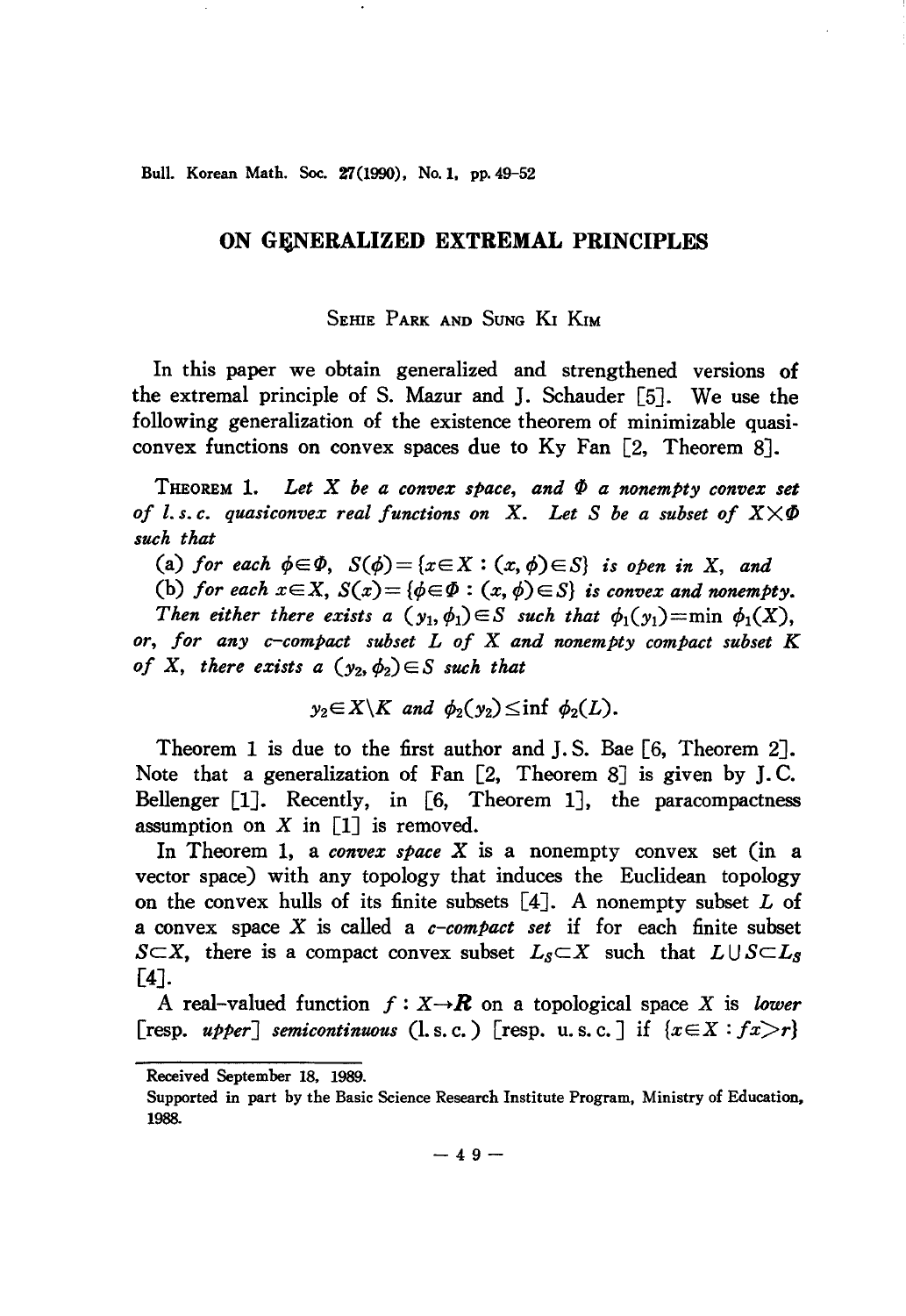## Sehie Park and Sung Ki Kim

[resp.  $\{x \in X : f x \leq r\}$ ] is open for each  $r \in \mathbb{R}$ ; if X is a convex set in a vector space, then *f* is *quasiconcave* [resp. *quasiconvex]* whenever  ${x \in X : f x > r}$  [resp.  ${x \in X : f x < r}$ ] is convex for each  $r \in \mathbb{R}$ .

From Theorem 1, we have the following:

THEOREM 2. Let X be a convex space and  $h: X \rightarrow \mathbb{R}$  a *l.s.c.* quasi*convex function such that for some c-compact subset L of* X,

$$
K = \{ y \in X : h(y) \leq \inf h(L) \}
$$

*is nonempty and compact. Then h has a nonempty compact minimal set*  $\{y_0 \in X : h(y_0) = \min h(X)\}$  *in K*.

*Proof.* Put  $\Phi = \{h\}$  and  $S = \{(x, h) : x \in X\} = X \times \Phi$  in Theorem 1. Since (a) and (b) hold automatically, by Theorem 1, *h* has a minimal point  $y_0 \in K$ . Since the minimal set is the intersection

$$
\bigcap_{x\in X}\{y\in K:h(y)\leq h(x)\}\
$$

of closed subsets of the compact set  $K$ , it is compact.

Now we consider reflexive Banach spaces.

THEOREM 3. *Let* X *be a nonempty convex set in a reflexive Banach* space E and  $h: X \rightarrow \mathbb{R}$  a *l.s.c.* quasiconvex function satisfying the fol*lowing coercivity condition:*

(\*) *for some nonempty closed bounded convex subset L of* X, *the set*

$$
K = \{y \in X : h(y) \leq \inf h(L)\}
$$

*is nonempty closed bounded.*

*Then h attains its minimum at some*  $y_0 \in K$ .

*Proof.* Let us switch to the weak topology. For any  $r \in \mathbb{R}$ , the set  ${x \in X : h(x) \le r}$  is closed and convex, hence weakly closed. This implies that *h* is weakly 1.s.c. Further, *L* is weakly *c*-compact and K is weakly compact. Therefore, by Theorem 2, the conclusion follows.

From Theorem 3. we have the following well-known result of Mazur and Schauder [5].

 $- 50 -$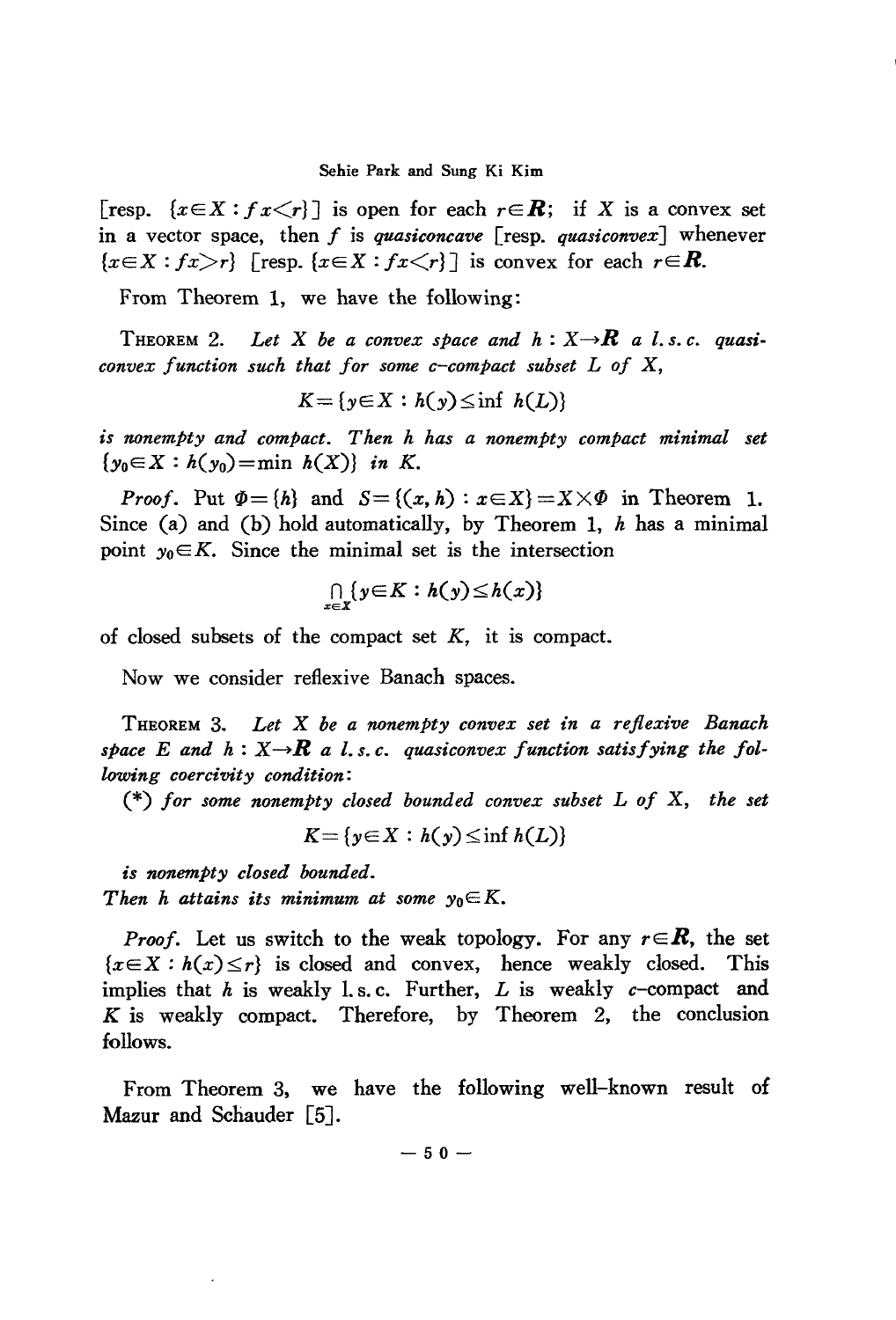On generalized extremal principles

COROLLARY 1. *Let* X *be a nonempty closed convex set in a reflexive Banach space X and*  $h: X \rightarrow \mathbb{R}$  *a l.s.c. quasiconvex and coercive* (*i.e.*,  $|h(x)| \to \infty$  *as*  $||x|| \to \infty$ ) *function. If h is bounded from below, then h attains its minimum at some*  $y_0 \in X$ .

*Proof.* It suffices to show that coerciveness implies  $(*)$  in Theorem 3. Let  $d=\inf h(X)$ . Then we can find  $\rho>0$  such that  $L=B(0,\rho)\cap X$  $\neq \phi$  and  $h(y) > d+1$  for all  $y \in X \setminus L$ , where *B* denotes the closed ball. Note that

$$
K = \{ y \in X : h(y) \leq \inf h(L) \} \subset L,
$$

and hence  $K$  is bounded.

The following example shows that Theorems 2 and 3 properly generalize Corollary 1.

EXAMPLE. Let  $X=R$ ,  $L=[0,1]$ , and  $K=[1,2]$ . For any  $a \in R$ , define  $h: X \rightarrow \mathbb{R}$  by

$$
h(x) = \begin{cases} a & \text{if } x < 1 \\ a - 1 & \text{if } 1 \le x \le 2 \\ a & \text{if } x > 2. \end{cases}
$$

Clearly, *h* is 1. s. c. and quasiconvex. Note that *h* satisfies all the requirements of Theorems 2 and 3. However,  $h$  is not coercive, and hence Corollary 1 is not applicable.

If  $X$  is bounded in Corollary 1, then the coercivity condition is satisfied automatically. Hence, we have

CoROLLARY 2. *Let* X *be a closed bounded convex set in a reflexive Banach space* E, and  $h: X \rightarrow \mathbb{R}$  a *l.s.c.* quasiconvex function. Then h *attains its minimum on* X.

Finally, note that Mazur and Schauder applied Corollary 1 to a number of concrete problems in calculus of variations; these results were never published. See Granas [3].

 $-51-$